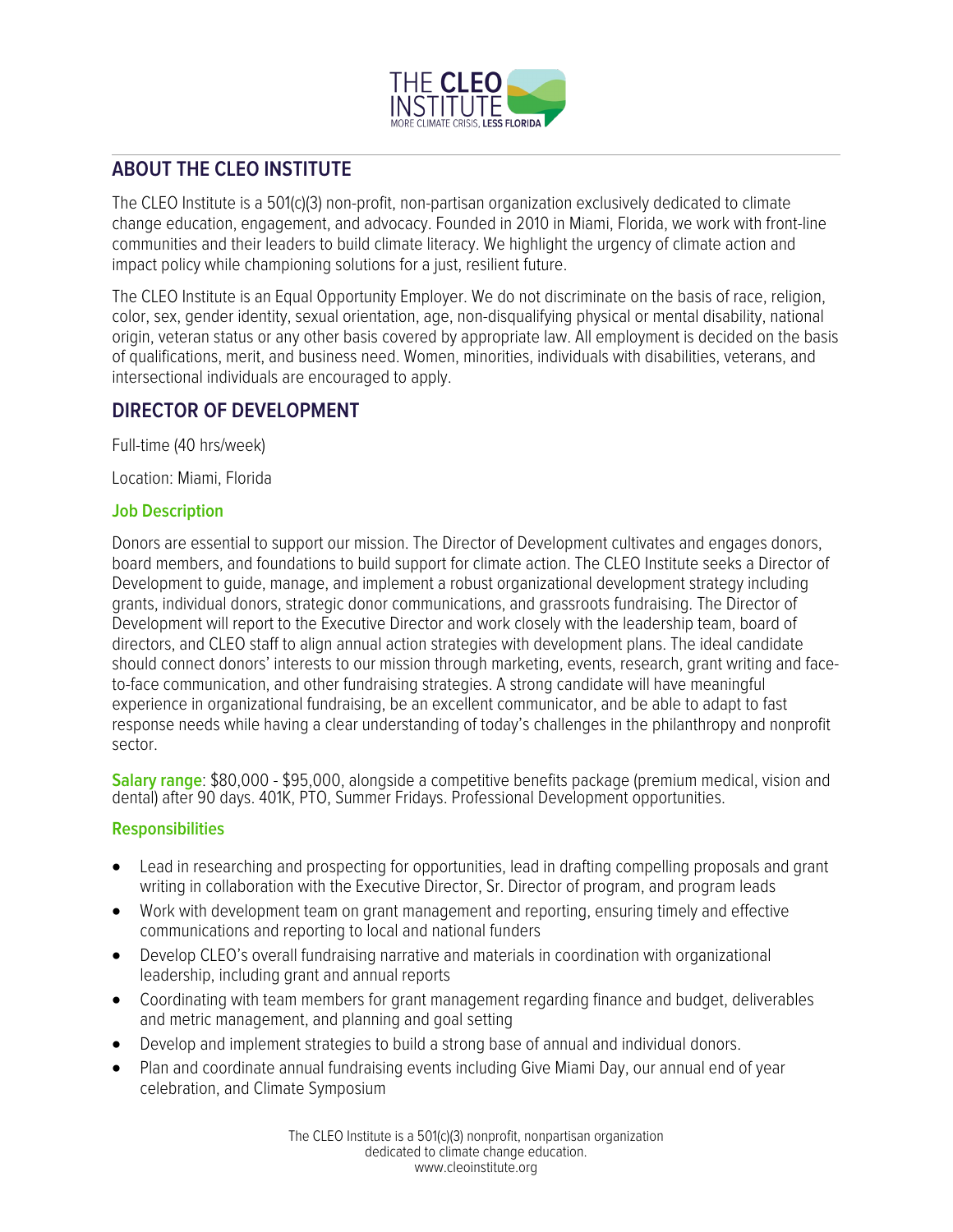

- Oversee management of our donor database, including tracking and recording communications, data management, and reporting
- Support major donor outreach, including researching individual donors, building relationships, and developing strategies for effective stewardship and partnership
- Support the Executive Director in major donor and stakeholder outreach and in preparing for meetings and presentations
- Manage and oversee stewardship and individual correspondence including appeals, thank you letters and gifts, and donor updates
- Oversee and manage our development communications, including newsletters, annual reports, giving campaigns, presentations, and other materials- working closely with our social media coordinator to execute these outputs.
- Work with organizational leadership and staff to create and execute an annual development plan, including developing goals, tracking progress and assessing effectiveness
- Manage development team and volunteers
- Supporting the Board of Directors in fundraising efforts

## **Skills and Qualifications**

- A strong interest to solve the climate crisis and/or a deep care for the natural world and protection of the environment
- Commitment to diversity, equity, and inclusion as organizational practice and culture.
- Strong track record of developing and building out effective fundraising infrastructure, including operational systems and processes for fundraising team, financial management, administration, grant and contract management, CRM work, and membership/development administration.
- Demonstrated leadership qualities and ability to work in a dynamic, high-pressure, and reactive environment.
- The position requires 4-6 years of fundraising experience with growth, donor cultivation and stewardship, attention to detail and the ability to manage multiple competing priorities. Previous experience raising corporate donations is highly desirable; proven track record of closing five figure gifts is essential.
- Experience with CRM/Fundraising Software; Network for Good is a plus
- Ability to work on occasional evenings and weekends (required for events)
- Excellent writing, storytelling, and messaging skills, with an ability to adjust tone and style as needed with attention to audience, accuracy, framing, and messaging and an eye for design
- Ability to learn and build on varying cultural and community norms.
- Marketing and communications mindsets and skills, with ability to analyze audience, and objectives, and keeping the big picture front and center in our messaging.
- An established track record of securing grant funding and individual donations